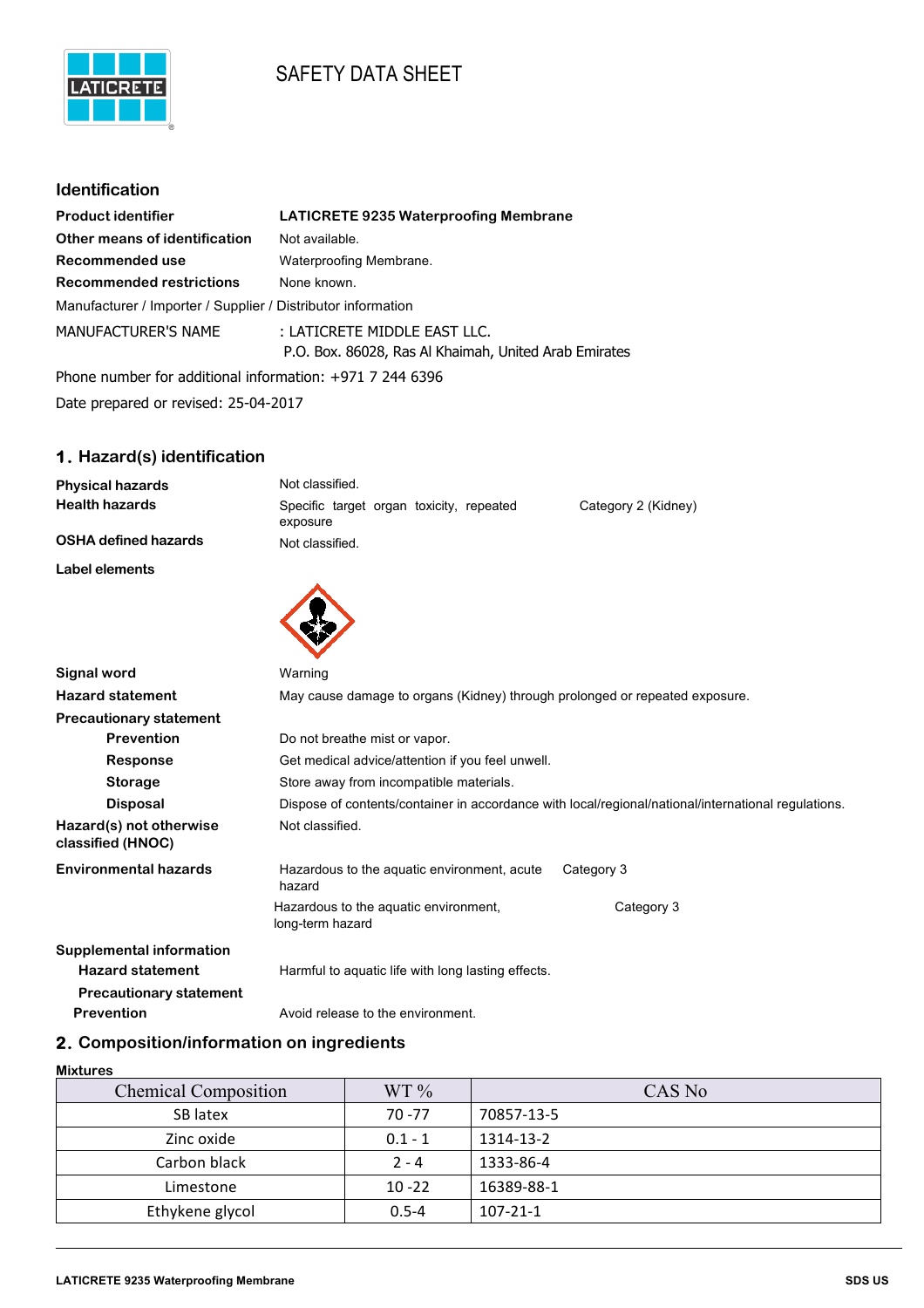**Composition comments** All concentrations are in percent by weight unless ingredient is a gas. Gas concentrations are in percent by volume.

| 4. First-aid measures                                                        |                                                                                                                                                                                                                                                   |
|------------------------------------------------------------------------------|---------------------------------------------------------------------------------------------------------------------------------------------------------------------------------------------------------------------------------------------------|
| <b>Inhalation</b>                                                            | Remove victim to fresh air and keep at rest in a position comfortable for breathing. Get medical<br>attention if any discomfort continues.                                                                                                        |
| <b>Skin contact</b>                                                          | Wash skin with soap and water. Get medical attention if symptoms occur.                                                                                                                                                                           |
| Eye contact                                                                  | Flush eyes thoroughly with water for at least 15 minutes. Get medical attention if symptoms<br>persist.                                                                                                                                           |
| Ingestion                                                                    | Rinse mouth. Do not induce vomiting. Get medical attention if any discomfort continues.                                                                                                                                                           |
| <b>Most important</b><br>symptoms/effects, acute and<br>delayed              | Symptoms include redness, itching and pain.                                                                                                                                                                                                       |
| Indication of immediate<br>medical attention and special<br>treatment needed | Treat symptomatically.                                                                                                                                                                                                                            |
| <b>General information</b>                                                   | Ensure that medical personnel are aware of the material(s) involved, and take precautions to<br>protect themselves.                                                                                                                               |
| 5. Fire-fighting measures                                                    |                                                                                                                                                                                                                                                   |
| Suitable extinguishing media                                                 | Alcohol resistant foam. Water fog. Dry chemical powder. Carbon dioxide (CO2).                                                                                                                                                                     |
| Unsuitable extinguishing<br>media                                            | Do not use water jet as an extinguisher, as this will spread the fire.                                                                                                                                                                            |
| Specific hazards arising from<br>the chemical                                | During fire, gases hazardous to health may be formed.                                                                                                                                                                                             |
| Special protective equipment<br>and precautions for firefighters             | Self-contained breathing apparatus and full protective clothing must be worn in case of fire.                                                                                                                                                     |
| <b>Fire-fighting</b><br>equipment/instructions                               | In case of fire and/or explosion do not breathe fumes. Move containers from fire area if you can do so<br>without risk. Use water spray to cool unopened containers.                                                                              |
| 6. Accidental release measures                                               |                                                                                                                                                                                                                                                   |
| Personal precautions,<br>protective equipment and<br>emergency procedures    | Wear appropriate protective equipment and clothing during clean-up. Ensure adequate ventilation.<br>Local authorities should be advised if significant spillages cannot be contained.                                                             |
| <b>Methods and materials for</b><br>containment and cleaning up              | Large Spills: Stop the flow of material, if this is without risk. Dike the spilled material, where this is<br>possible. Absorb in vermiculite, dry sand or earth and place into containers. Following product recovery,<br>flush area with water. |
|                                                                              | Small Spills: Wipe up with absorbent material (e.g. cloth, fleece). Clean surface thoroughly to<br>remove residual contamination.                                                                                                                 |

Never return spills in original containers for re-use. For waste disposal, see Section 13 of the SDS. **Environmental precautions** Environmental manager must be informed of all major releases.

### **7. Handling and storage**

**Precautions for safe handling** Do not breathe mist or vapor. Do not get in eyes, on skin, on clothing. Use with adequate ventilation. Wear appropriate personal protective equipment. Observe good industrial hygiene practices.

**Conditions for safe storage,** Keep container tightly closed. Store in a cool and well-ventilated place.

**including any incompatibilities**

### **8. Exposure controls/personal protection**

#### **Occupational exposure limits**

**US. OSHA Table Z-1 Limits for Air Contaminants (29 CFR 1910.1000)**

| Components                      | Type | Value              | Form                 |
|---------------------------------|------|--------------------|----------------------|
| Carbon black (CAS<br>1333-86-4) | PEL  | $3.5 \text{ mg/m}$ |                      |
| Zinc oxide (CAS 1314-13-2)      | PEL  | $5 \text{ mg/m}$   | Respirable fraction. |
|                                 |      | $5 \text{ mg/m}$   | Fume.                |
|                                 |      | $15 \text{ mg/m}$  | Total dust.          |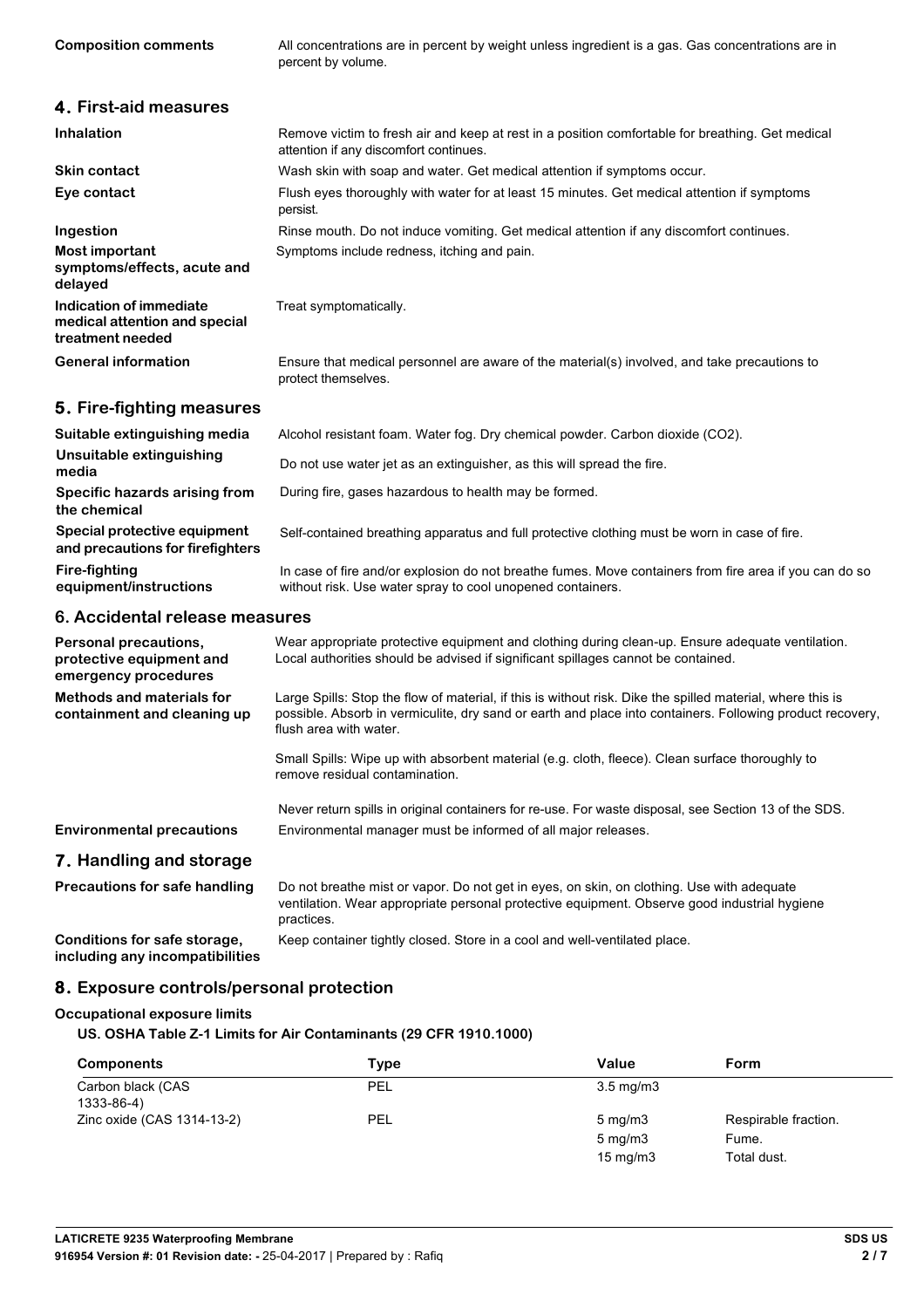## **US. ACGIH Threshold Limit Values**

| <b>Components</b>   | Type        | Value              | Form                 |
|---------------------|-------------|--------------------|----------------------|
| Carbon black (CAS   | TWA         | $3 \text{ mg/m}$   | Inhalable fraction.  |
| 1333-86-4) Ethylene |             |                    |                      |
| glycol (CAS 107-21- | Ceiling     | $100 \text{ mg/m}$ | Aerosol.             |
| 1) Zinc oxide (CAS  |             |                    |                      |
| $1314 - 13 - 2)$    | <b>STEL</b> | $10 \text{ mg/m}$  | Respirable fraction. |
|                     | TWA         | $2 \text{ mg/m}$   | Respirable fraction. |

### **US NIOSH Pocket Guide to Chemical Hazards: Ceiling Limit Value and Time Period (if specified)**

| <b>Components</b>                      | Type                                                                        | Value              | <b>Form</b> |  |
|----------------------------------------|-----------------------------------------------------------------------------|--------------------|-------------|--|
| Zinc oxide (CAS 1314-13-2)             | Ceiling                                                                     | $15 \text{ mg/m}$  | Dust.       |  |
|                                        | US NIOSH Pocket Guide to Chemical Hazards: Recommended exposure limit (REL) |                    |             |  |
| <b>Components</b>                      | <b>Type</b>                                                                 | Value              | <b>Form</b> |  |
| Carbon black (CAS<br>$1333 - 86 - 4$ ) | <b>TWA</b>                                                                  | $0.1$ mg/m $3$     |             |  |
| Zinc oxide (CAS 1314-13-2)             | <b>TWA</b>                                                                  | $5 \text{ mg/m}$   | Dust.       |  |
|                                        |                                                                             | $5 \text{ mg/m}$ 3 | Fume.       |  |
|                                        |                                                                             |                    |             |  |
|                                        | US NIOSH Pocket Guide to Chemical Hazards: Short Term Exposure Limit (STEL) |                    |             |  |
| <b>Components</b>                      | <b>Type</b>                                                                 | Value              | <b>Form</b> |  |
| Zinc oxide (CAS 1314-13-2)             | <b>STEL</b>                                                                 | $10 \text{ mg/m}$  | Fume.       |  |
| <b>Biological limit values</b>         | No biological exposure limits noted for the ingredient(s).                  |                    |             |  |
| Appropriate engineering<br>controls    | Provide adequate ventilation and minimize the risk of inhalation of vapors. |                    |             |  |
|                                        | Individual protection measures, such as personal protective equipment       |                    |             |  |
| Eye/face protection                    | Risk of contact: Wear protective gloves and goggles/face shield.            |                    |             |  |
| <b>Skin protection</b>                 |                                                                             |                    |             |  |

| <b>Other</b>                             | Wear appropriate chemical resistant clothing.                                                                                                                                                                               |
|------------------------------------------|-----------------------------------------------------------------------------------------------------------------------------------------------------------------------------------------------------------------------------|
| <b>Respiratory protection</b>            | In case of insufficient ventilation, wear suitable respiratory equipment.                                                                                                                                                   |
| Thermal hazards                          | Wear appropriate thermal protective clothing, when necessary.                                                                                                                                                               |
| <b>General hygiene</b><br>considerations | Always observe good personal hygiene measures, such as washing after handling the material<br>and before eating, drinking, and/or smoking. Routinely wash work clothing and protective<br>equipment to remove contaminants. |

## **9. Physical and chemical properties**

| Appearance                                                 | Dark blue liquid.         |
|------------------------------------------------------------|---------------------------|
| <b>Physical state</b>                                      | Liquid.                   |
| Form                                                       | Liquid.                   |
| Color                                                      | Dark blue.                |
| Odor                                                       | Styrene butadiene rubber. |
| <b>Odor threshold</b>                                      | Not available.            |
| рH                                                         | $8 - 9$                   |
| Melting point/freezing point                               | 32 °F (0 °C)              |
| Initial boiling point and boiling 212 °F (100 °C)<br>range |                           |
| <b>Flash point</b>                                         | Not available.            |
| <b>Evaporation rate</b>                                    | Not available.            |
| Flammability (solid, gas)                                  | Not available.            |
| Upper/lower flammability or explosive limits               |                           |
| <b>Flammability limit - lower</b><br>$(\%)$                | Not available.            |
| <b>Flammability limit - upper</b><br>$(\%)$                | Not available.            |
| Explosive limit - lower (%)                                | Not available.            |
| <b>Explosive limit - upper (%)</b> Not available.          |                           |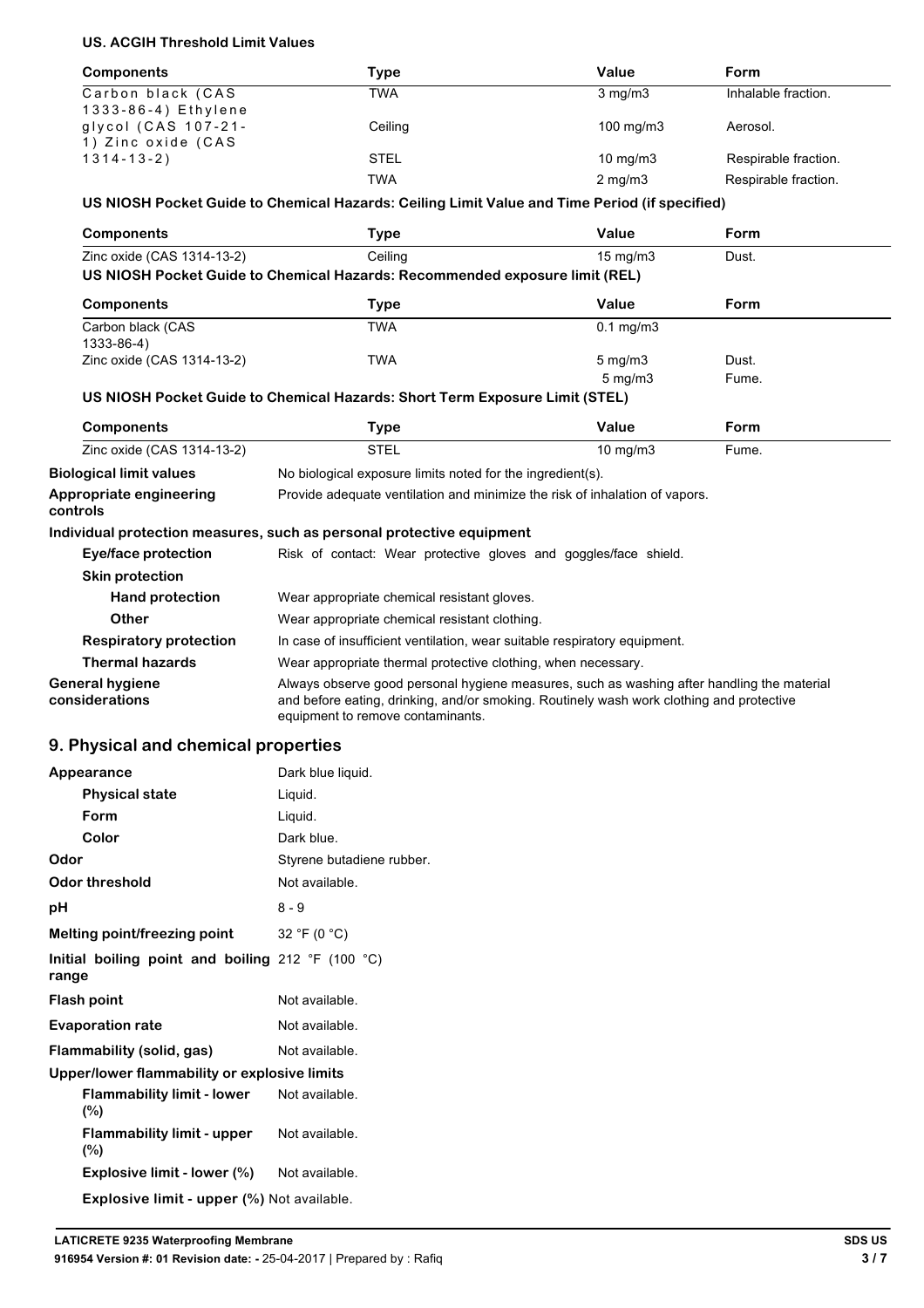| Vapor pressure                                    | Not available.    |
|---------------------------------------------------|-------------------|
| Vapor density                                     | Not available.    |
| <b>Relative density</b>                           | 1.18              |
| Solubility(ies)                                   | Soluble in water. |
| <b>Partition coefficient</b><br>(n-octanol/water) | Not available.    |
| <b>Auto-ignition temperature</b>                  | Not available.    |
| Decomposition temperature                         | Not available.    |
| <b>Viscosity</b>                                  | Not available.    |

# **10. Stability and reactivity**

| Reactivity                                   | The product is stable and non reactive under normal conditions of use, storage and transport. |
|----------------------------------------------|-----------------------------------------------------------------------------------------------|
| <b>Chemical stability</b>                    | Material is stable under normal conditions.                                                   |
| <b>Possibility of hazardous</b><br>reactions | No dangerous reaction known under conditions of normal use.                                   |
| <b>Conditions to avoid</b>                   | Heat, flames and sparks.                                                                      |
| Incompatible materials                       | Oxidizing agents.                                                                             |
| <b>Hazardous decomposition</b><br>products   | Carbon dioxide (CO2). Carbon monoxide.                                                        |

# **11. Toxicological information**

## **Information on likely routes of exposure**

| Ingestion                                                                          | May cause discomfort if swallowed.                                          |
|------------------------------------------------------------------------------------|-----------------------------------------------------------------------------|
| Inhalation                                                                         | In high concentrations, vapors may be irritating to the respiratory system. |
| <b>Skin contact</b>                                                                | May cause skin irritation.                                                  |
| Eye contact                                                                        | May cause eye irritation.                                                   |
| Symptoms related to the<br>physical, chemical and<br>toxicological characteristics | Symptoms include redness, itching and pain.                                 |

#### **Information on toxicological effects**

| information on toxicological effects                                   |                                                                                                                                         |                                                                                                                           |
|------------------------------------------------------------------------|-----------------------------------------------------------------------------------------------------------------------------------------|---------------------------------------------------------------------------------------------------------------------------|
| <b>Acute toxicity</b>                                                  | May cause discomfort if swallowed.                                                                                                      |                                                                                                                           |
| <b>Components</b>                                                      | <b>Species</b>                                                                                                                          | <b>Test Results</b>                                                                                                       |
| Ethylene glycol (CAS 107-21-1)<br>Acute                                |                                                                                                                                         |                                                                                                                           |
| Dermal                                                                 |                                                                                                                                         |                                                                                                                           |
| LD50                                                                   | Rabbit                                                                                                                                  | 9530 mg/kg                                                                                                                |
| Oral                                                                   |                                                                                                                                         |                                                                                                                           |
| LD50                                                                   | Rat                                                                                                                                     | 4700 mg/kg                                                                                                                |
| <b>Skin corrosion/irritation</b>                                       | May cause skin irritation on prolonged or repeated contact.                                                                             |                                                                                                                           |
| Serious eye damage/eye<br>irritation                                   | May cause eye irritation on direct contact.                                                                                             |                                                                                                                           |
| <b>Respiratory sensitization</b>                                       | No data available.                                                                                                                      |                                                                                                                           |
| <b>Skin sensitization</b>                                              | Not a skin sensitizer.                                                                                                                  |                                                                                                                           |
| <b>Germ cell mutagenicity</b>                                          | No data available to indicate product or any components present at greater than 0.1% are<br>mutagenic or genotoxic.                     |                                                                                                                           |
| Carcinogenicity                                                        | Inhalation of carbon black dust may cause cancer, however due to the physical form of the<br>product, inhalation of dust is not likely. |                                                                                                                           |
|                                                                        | IARC Monographs. Overall Evaluation of Carcinogenicity                                                                                  |                                                                                                                           |
| Carbon black (CAS 1333-86-4)                                           |                                                                                                                                         | 2B Possibly carcinogenic to humans.                                                                                       |
| <b>Reproductive toxicity</b>                                           | No data available.                                                                                                                      |                                                                                                                           |
| Specific target organ toxicity -<br>single exposure                    | No data available.                                                                                                                      |                                                                                                                           |
| repeated exposure                                                      |                                                                                                                                         | Specific target organ toxicity - May cause damage to organs (Kidney) through prolonged or repeated exposure by ingestion. |
| <b>Aspiration hazard</b>                                               | Not classified.                                                                                                                         |                                                                                                                           |
| <b>Chronic effects</b>                                                 | No data available.                                                                                                                      |                                                                                                                           |
| <b>LATICRETE 9235 Waterproofing Membrane</b>                           |                                                                                                                                         | <b>SDS US</b>                                                                                                             |
| 916954 Version #: 01 Revision date: - 25-04-2017   Prepared by : Rafig |                                                                                                                                         | 4/7                                                                                                                       |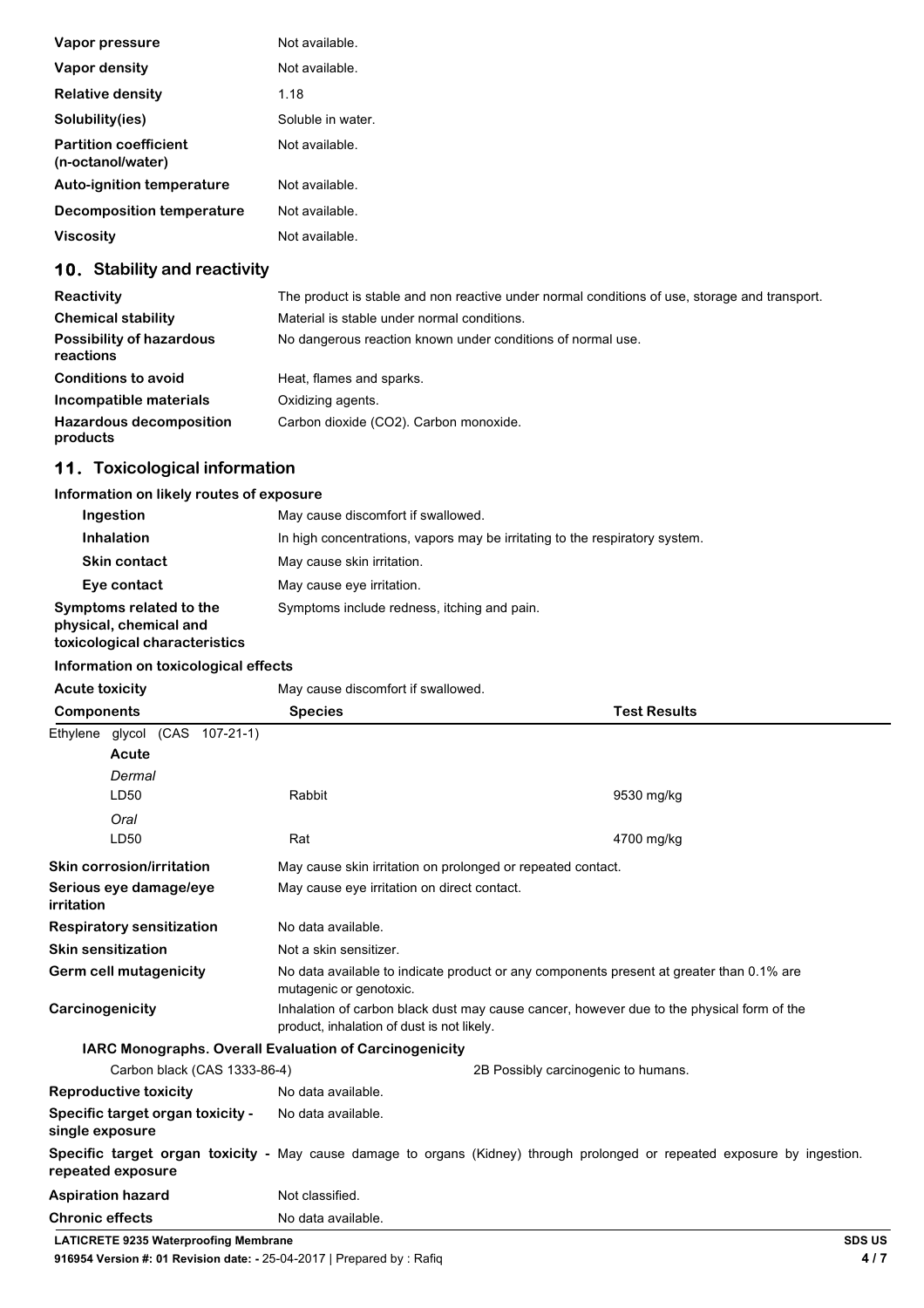## **12. Ecological information**

| Ecotoxicity                                                                         | Harmful to aquatic life with long lasting effects.                                                                                                                                          |                                                                                                |                                                                                                    |  |
|-------------------------------------------------------------------------------------|---------------------------------------------------------------------------------------------------------------------------------------------------------------------------------------------|------------------------------------------------------------------------------------------------|----------------------------------------------------------------------------------------------------|--|
| <b>Components</b>                                                                   |                                                                                                                                                                                             | <b>Species</b>                                                                                 | <b>Test Results</b>                                                                                |  |
| Ethylene glycol (CAS 107-21-1)                                                      |                                                                                                                                                                                             |                                                                                                |                                                                                                    |  |
| Aquatic                                                                             |                                                                                                                                                                                             |                                                                                                |                                                                                                    |  |
| Fish                                                                                | <b>LC50</b>                                                                                                                                                                                 | Fathead minnow (Pimephales promelas) 8050 mg/l, 96 hours                                       |                                                                                                    |  |
| Zinc oxide (CAS 1314-13-2)                                                          |                                                                                                                                                                                             |                                                                                                |                                                                                                    |  |
| Aquatic                                                                             |                                                                                                                                                                                             |                                                                                                |                                                                                                    |  |
| Crustacea                                                                           | <b>LC50</b>                                                                                                                                                                                 | Water flea (Daphnia magna)                                                                     | 0.098 mg/l, 48 Hours                                                                               |  |
| Persistence and degradability                                                       |                                                                                                                                                                                             | No data is available on the degradability of this product.                                     |                                                                                                    |  |
| <b>Bioaccumulative potential</b>                                                    |                                                                                                                                                                                             | No data available for this product.                                                            |                                                                                                    |  |
| Partition coefficient n-octanol / water (log Kow)<br>Ethylene glycol (CAS 107-21-1) |                                                                                                                                                                                             | $-1.36$                                                                                        |                                                                                                    |  |
| Mobility in soil                                                                    |                                                                                                                                                                                             | The product is soluble in water.                                                               |                                                                                                    |  |
| Other adverse effects                                                               | No other adverse environmental effects (e.g. ozone depletion, photochemical ozone creation<br>potential, endocrine disruption, global warming potential) are expected from this component.  |                                                                                                |                                                                                                    |  |
| 13. Disposal considerations                                                         |                                                                                                                                                                                             |                                                                                                |                                                                                                    |  |
| <b>Disposal instructions</b>                                                        | Collect and reclaim or dispose in sealed containers at licensed waste disposal site. Dispose of<br>contents/container in accordance with local/regional/national/international regulations. |                                                                                                |                                                                                                    |  |
| Hazardous waste code                                                                | The waste code should be assigned in discussion between the user, the producer and the waste<br>disposal company.                                                                           |                                                                                                |                                                                                                    |  |
| Waste from residues / unused<br>products                                            |                                                                                                                                                                                             | Dispose of in accordance with local regulations.                                               |                                                                                                    |  |
| <b>Contaminated packaging</b>                                                       | emptied.                                                                                                                                                                                    | Empty containers should be taken to an approved waste handling site for recycling or disposal. | Since emptied containers may retain product residue, follow label warnings even after container is |  |

## **14. Transport information**

#### **DOT**

Not regulated as a hazardous material by DOT.

#### **IATA**

Not regulated as a dangerous good.

#### **IMDG**

Not regulated as a dangerous good.

**Transport in bulk according to** This substance/mixture is not intended to be transported in bulk. **Annex II of MARPOL 73/78 and**

**the IBC Code**

### **15. Regulatory information**

|  | US federal regulations |
|--|------------------------|
|--|------------------------|

This product is a "Hazardous Chemical" as defined by the OSHA Hazard Communication Standard, 29 CFR 1910.1200.

#### **TSCA Section 12(b) Export Notification (40 CFR 707, Subpt. D)**

Not regulated.

**US. OSHA Specifically Regulated Substances (29 CFR 1910.1001-1050)**

| Not listed.                                           |  |
|-------------------------------------------------------|--|
| <b>CERCLA Hazardous Substance List (40 CFR 302.4)</b> |  |
| Ethylene glycol (CAS 107-21-1)                        |  |

| Ethylene glycol (CAS 107-21-1) | LISTED |
|--------------------------------|--------|
| Zinc oxide (CAS 1314-13-2)     | LISTED |

## **Superfund Amendments and Reauthorization Act of 1986 (SARA)**

| <b>Hazard categories</b>                         | Immediate Hazard - Yes |  |  |
|--------------------------------------------------|------------------------|--|--|
|                                                  | Delayed Hazard - Yes   |  |  |
|                                                  | Fire Hazard - No       |  |  |
|                                                  | Pressure Hazard - No   |  |  |
|                                                  | Reactivity Hazard - No |  |  |
| <b>SARA 302 Extremely</b><br>hazardous substance | N٥                     |  |  |

### **SARA 311/312 Hazardous** Yes

**chemical**

**SARA 313 (TRI reporting)**

| <b>LATICRETE 9235 Waterproofing Membrane</b>                           | <b>SDS US</b> |
|------------------------------------------------------------------------|---------------|
| 916954 Version #: 01 Revision date: - 25-04-2017   Prepared by : Rafiq | 5/7           |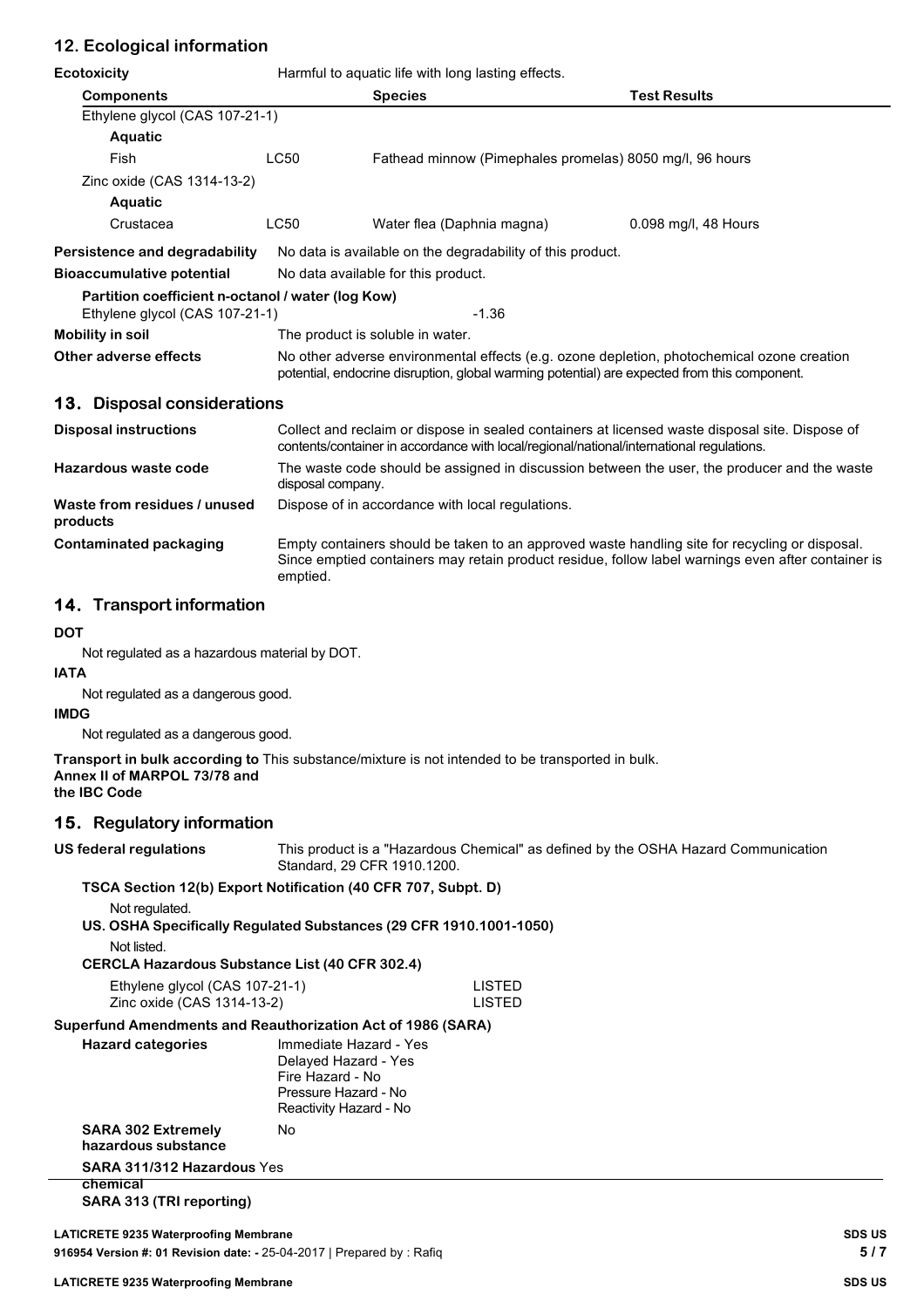| <b>Chemical name</b>                                                                                                        |                                                                                              | <b>CAS number</b>  | % by wt.                                                                                    |
|-----------------------------------------------------------------------------------------------------------------------------|----------------------------------------------------------------------------------------------|--------------------|---------------------------------------------------------------------------------------------|
| Ethylene glycol                                                                                                             |                                                                                              | $107 - 21 - 1$     | $1 - 2$                                                                                     |
| Other federal regulations                                                                                                   |                                                                                              |                    |                                                                                             |
|                                                                                                                             | Clean Air Act (CAA) Section 112 Hazardous Air Pollutants (HAPs)                              |                    |                                                                                             |
| List Ethylene glycol (CAS 107-21-1)                                                                                         |                                                                                              |                    |                                                                                             |
|                                                                                                                             | Clean Air Act (CAA) Section 112(r) Accidental Release Prevention (40 CFR 68.130)             |                    |                                                                                             |
| Not regulated.                                                                                                              |                                                                                              |                    |                                                                                             |
| <b>Safe Drinking Water Act</b><br>(SDWA)                                                                                    | Not regulated.                                                                               |                    |                                                                                             |
| <b>Food and Drug</b><br><b>Administration (FDA)</b>                                                                         | Not regulated.                                                                               |                    |                                                                                             |
| US state regulations                                                                                                        |                                                                                              |                    | WARNING: This product contains a chemical known to the State of California to cause cancer. |
| US. Massachusetts RTK - Substance List                                                                                      |                                                                                              |                    |                                                                                             |
| Carbon black (CAS 1333-86-4)<br>Ethylene glycol (CAS 107-21-1)<br>Zinc oxide (CAS 1314-13-2)                                |                                                                                              |                    |                                                                                             |
|                                                                                                                             | US. New Jersey Worker and Community Right-to-Know Act                                        |                    |                                                                                             |
| Ethylene glycol (CAS 107-21-1)<br>Zinc oxide (CAS 1314-13-2)                                                                | US. Pennsylvania RTK - Hazardous Substances                                                  | 500 lbs<br>500 lbs |                                                                                             |
| Carbon black (CAS 1333-86-4)<br>Ethylene glycol (CAS 107-21-1)<br>Zinc oxide (CAS 1314-13-2) US.<br><b>Rhode Island RTK</b> |                                                                                              |                    |                                                                                             |
| Ethylene glycol (CAS 107-21-1)<br>Zinc oxide (CAS 1314-13-2)                                                                |                                                                                              |                    |                                                                                             |
| <b>US. California Proposition 65</b>                                                                                        |                                                                                              |                    |                                                                                             |
|                                                                                                                             | WARNING: This product contains a chemical known to the State of California to cause cancer.  |                    |                                                                                             |
|                                                                                                                             | US - California Proposition 65 - Carcinogens & Reproductive Toxicity (CRT): Listed substance |                    |                                                                                             |
| Carbon black (CAS 1333-86-4)                                                                                                |                                                                                              |                    |                                                                                             |
| <b>International Inventories</b>                                                                                            |                                                                                              |                    |                                                                                             |
| Country(s) or region                                                                                                        | Inventory name                                                                               |                    | On inventory (yes/no)*                                                                      |
| Australia                                                                                                                   | Australian Inventory of Chemical Substances (AICS)                                           |                    | Yes                                                                                         |
| Canada                                                                                                                      | Domestic Substances List (DSL)                                                               |                    | Yes                                                                                         |
| Canada                                                                                                                      | Non-Domestic Substances List (NDSL)                                                          |                    | No                                                                                          |
| China                                                                                                                       | Inventory of Existing Chemical Substances in China (IECSC)                                   |                    | Yes                                                                                         |
| Europe                                                                                                                      | European Inventory of Existing Commercial Chemical                                           |                    | Yes                                                                                         |

| Luivuu      | Ediopcan inventory or Existing Commicration Onemical<br>Substances (EINECS) | ט ט |
|-------------|-----------------------------------------------------------------------------|-----|
| Europe      | European List of Notified Chemical Substances (ELINCS)                      | No  |
| Japan       | Inventory of Existing and New Chemical Substances (ENCS)                    | Yes |
| Korea       | Existing Chemicals List (ECL)                                               | Yes |
| New Zealand | New Zealand Inventory                                                       | Yes |
| Philippines | Philippine Inventory of Chemicals and Chemical Substances<br>(PICCS)        | Yes |
|             |                                                                             |     |

United States & Puerto Rico Toxic Substances Control Act (TSCA) Inventory Yes \*A "Yes" indicates this product complies with the inventory requirements administered by the governing country(s).

A "No" indicates that one or more components of the product are not listed or exempt from listing on the inventory administered by the governing country(s).

# **16. Other information, including date of preparation or last revision**

| Issue date           | 24-November-2013 |
|----------------------|------------------|
| <b>Revision date</b> | 26-04-2017       |
| <b>Version#</b>      | ሰ1               |